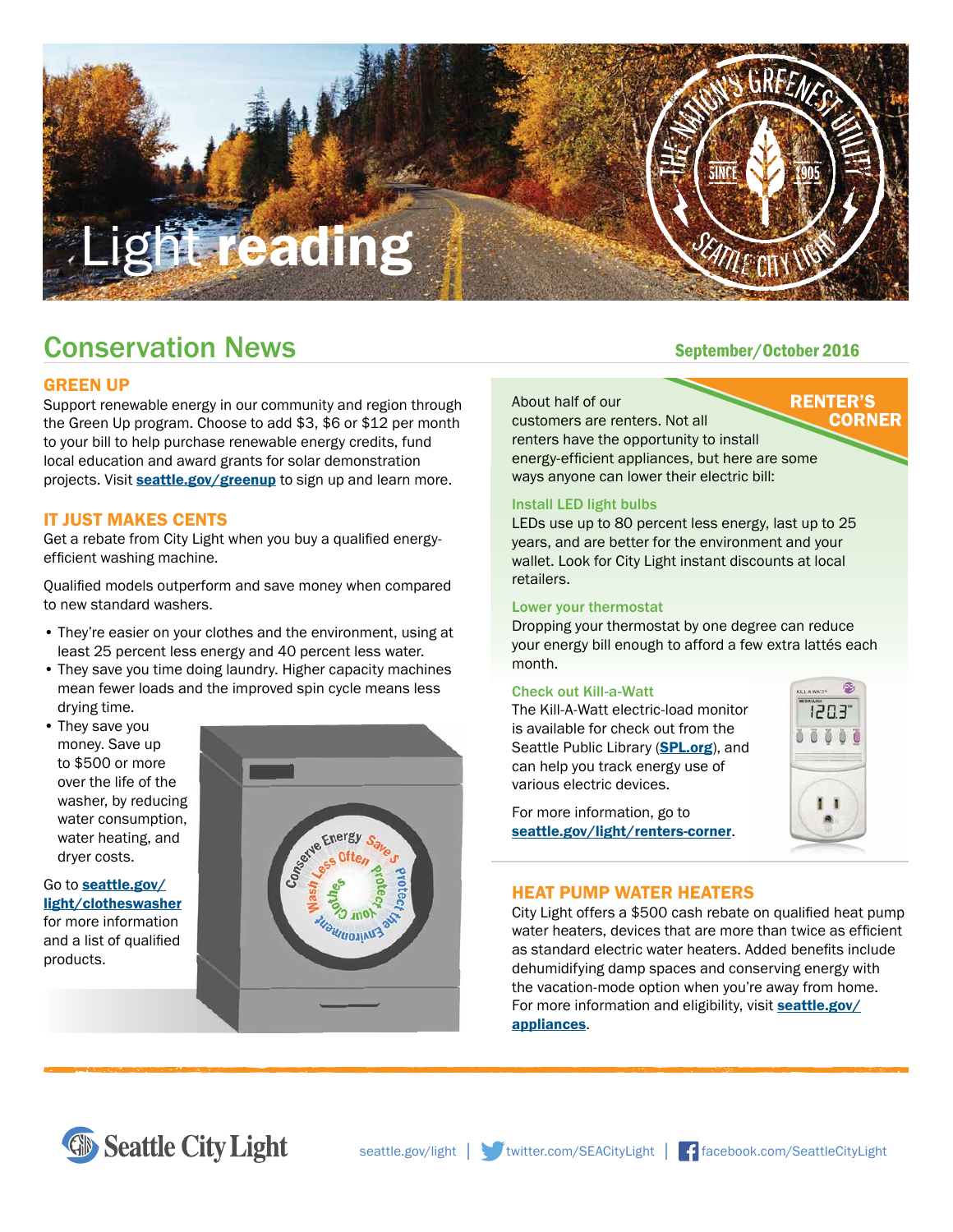#### RATE SURCHARGE

Low revenue from the surplus energy City Light sells to other utilities triggered a 1.5 percent surcharge on electricity rates, starting in August. The typical residential bill sees an increase of about \$1 per month.

To make up the difference between what was expected in the budget and actual revenue, City Light draws from a rate stabilization account. When the account dips to \$90 million or below, a 1.5 percent surcharge is automatically applied to every customer's bill until the account is refilled to \$100 million. For details, please read more on our Power Lines blog: **[seattle.gov/light/surcharge](http://www.seattle.gov/light/surcharge)**.

#### NEW BILLING SYSTEM

Be sure to check in your utility bill for a flyer that offers information on the city's new billing system for customers. We're replacing an outdated system in order to give you the best possible customer service.



#### SOLAR INCENTIVE CAP

With the popularity of solar generation, City Light estimates that the state annual incentive payment for solar customers will be reduced per customer for the 2016 fiscal year (July 1, 2015 to June 30, 2016). The utility's cap is set by the Washington State Legislature and is affected by various factors including the increase in the average size of solar systems being installed and more customers installing solar. Solar customers still benefit from solar generation, including net metering and federal solar tax credits. These are not affected by changes in the state incentive payment. Find out more at **[seattle.gov/light/solar-incentive-cap](http://www.seattle.gov/light/solar-incentive-cap)** or visit *[powerlines.seattle.gov](http://www.powerlines.seattle.gov)*.

#### WHY PUBLIC POWER WEEK MATTERS

This year, Oct. 2-8 marks Public Power Week. As a publicly owned utility, City Light serves its community, focusing on the needs of customers rather than the profits of shareholders. We're held accountable through the oversight of local, elected officials. And we share the values of public power — social responsibility, energy efficiency and environmental stewardship. Learn more at **[publicpower.org](http://www.publicpower.org)**.

#### WE **W** PROJECT SHARE

As temperatures cool and thermostats are turned up, we remember those who may have trouble paying their utility bills. Project Share offers one-time assistance to help people pay for their electricity. It's supported entirely by city of Seattle employees and customer contributions. Please consider a tax-deductible donation. Find out more at **[seattle.gov/light/ProjectShare](http://www.seattle.gov/light/ProjectShare).** 

#### OUR 2015 ANNUAL REPORT

Get an overview of City Light's highlights and challenges, as well as customer statistics and detailed financial reports. Learn more at **[seattle.gov/light/AnnualReport](http://www.seattle.gov/light/AnnualReport)**.



#### IN YOUR NEIGHBORHOOD: CITY LIGHT @ WORK



Crews are in these neighborhoods, working to provide reliable service:

- South Lake Union/Denny Triangle: installing underground vaults and duct banks for the new Denny network. Construction is also underway for the new Denny substation;
- Blue Ridge: installing underground conduits and vaults for electric-cable upgrade project;
- Holly Park: upgrading street lights;
- Laurelhurst: upgrading electrical system by replacing transformers and distribution cable;
- Elliott Bay: restoring underground and streetlight services near Piers 53 (fire station) in support of seawall project;
- Shoreline substation (Parkwood/Meridian Park): transformer replacement to maintain reliability.

This is a partial list. For details go to [seattle.gov/light/atwork](http://www.seattle.gov/light/atwork) and click on an orange cone.



#### SAFETY TIP FROM THE FIELD

*"Storm season is on the way, so now is a good time to get ready. If you have emergency kits for home, car and work, make sure they're stocked. If you don't have kits, take time to gather supplies. Find out how at* [takewinterbystorm.org](http://www.takewinterbystorm.org)*."*

-Dana Mortensen, City Light material supplier

Seattle City Light 700 Fifth Avenue, Suite 2822 PO Box 34023 Seattle, WA 98124-4023 [seattle.gov/light](http://www.seattle.gov/light)

Questions, comments or suggestions? Call (206) 684-3000. Editor: Connie McDougall, connie.mcdougall@seattle.gov Newsletter available in Spanish, Vietnamese, Chinese, Somali, Tagalog and Korean online or call (206) 684-3000.

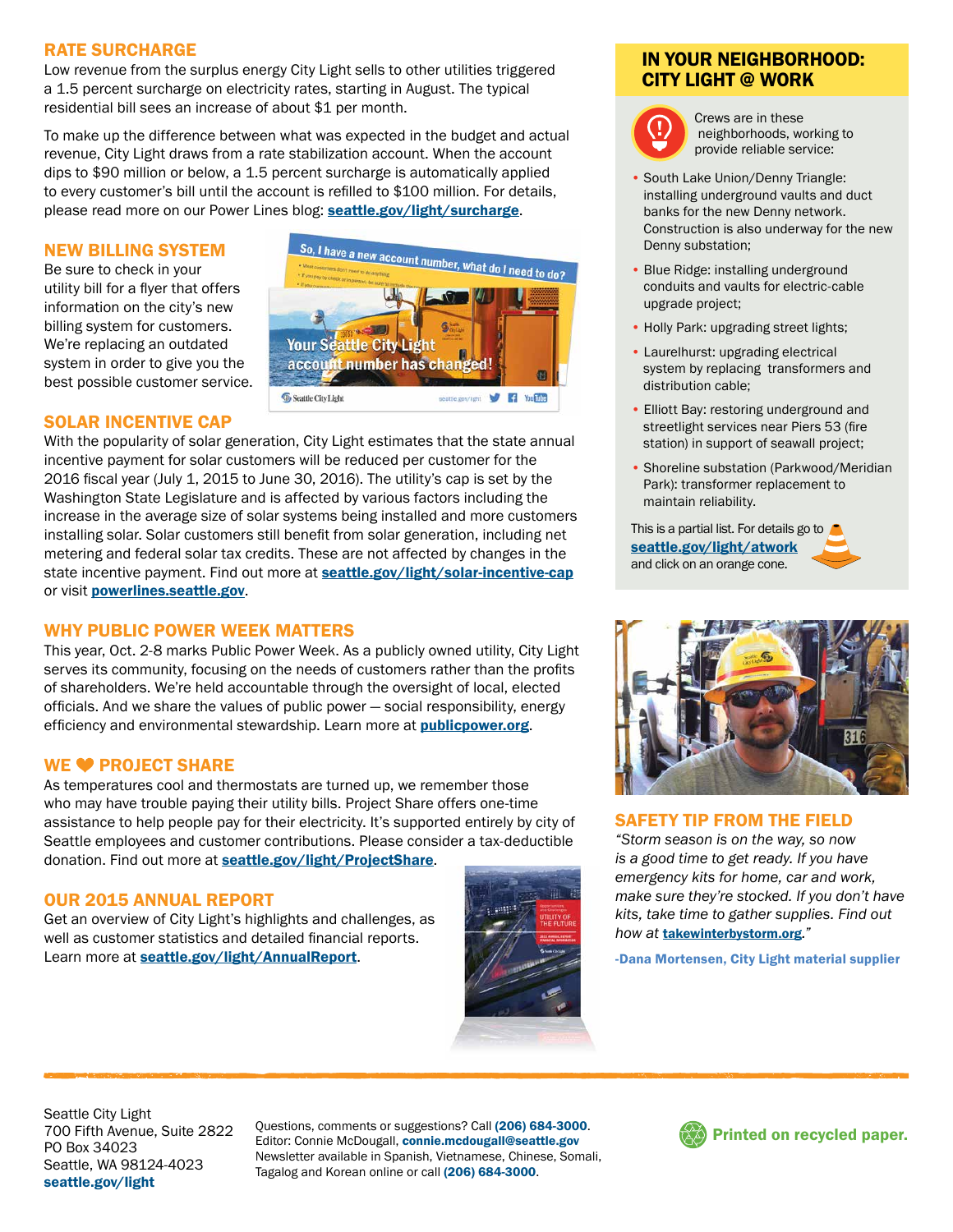# Your Seattle City Light account number has changed!